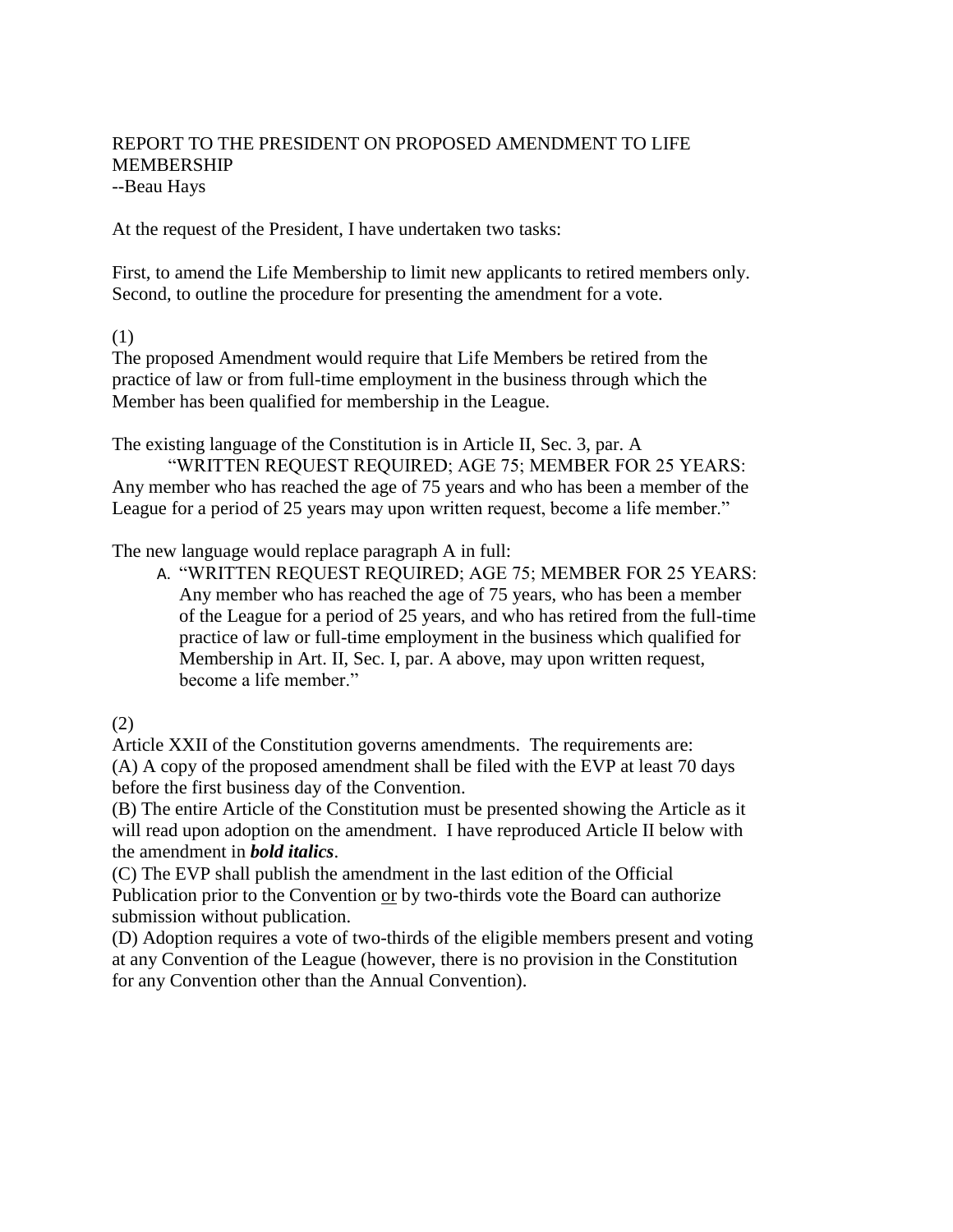## **Article I NAME AND OBJECTS**

SECTION 1. NAME AND OBJECTS: This association shall be known as the Commercial Law League of America (League). Its objects shall be: to promote uniformity of legislation in matters affecting commercial law; to elevate the standards and improve the practice of commercial law; to encourage the highest standards of conduct among its members and in the profession at large; and to foster among its members a feeling of fraternity and mutual confidence.

### **Article II MEMBERSHIP**

SECTION 1. ELIGIBILITY: The following shall be eligible for membership in the League:

A. A person who has not violated standards of proper, moral, ethical or professional conduct residing in accordance with the laws of the state, province and country in which such person

resides, who is (i) a lawyer in the practice of law, (ii) a member of the bench, (iii) a professor or teacher of law or a law student enrolled in an American Bar Association accredited law school or a teacher of commercial, insolvency or business law in an undergraduate school or college, (iv) an officer, manager or representative of a reputable collection agency, bureau or credit insurance company. The collection agency of the applicant applying for membership in the League must be appropriately licensed or registered in the state or states, province or provinces, or, other than in the United States of America, country or countries in which it is located, if such a license or registration of a collection agency is required. (v) any non-attorney personnel employed as an office administrator, collector or paralegal assistant who are engaged primarily in the collection of debts or in the area of bankruptcy, reorganization or insolvency matters in a League member's law office and the manager of the collection department of a law office, trade association, or mercantile agency, (vi) an editor of a law journal which deals with any aspect of commercial law, (vii) a representative of a legal directory or law list, (viii) an individual whose primary occupation is in the field of public accounting, equipment or real property leasing, turnaround management, lending or banking, (ix) a person who is a licensed Trustee in Bankruptcy in Canada, (x) a person who is serving as a United States Trustee, (xi) a person who is serving as a bankruptcy panel trustee or has served as a trustee at any time within the two years preceding that person's application for membership., (xii) a person, not otherwise described above, who is actively engaged in the credit, collection and/or commercial business industries.

B. LAW STUDENT MEMBERS: A law student, while attending a law school accredited by the American Bar Association, shall be eligible to apply for law student membership in the League. Any law student member shall become a regular member of the League under Article II, Section 1, without further application, upon his/her notice to the League of his/her admission to the bar of any state or United States territory or possession, that he/she falls within one of the classifications in Section A above within one year after graduation from law school, military service excluded, and without further payment of dues until the next regular League membership dues billing period. The rights and privileges of law student membership shall be defined from time to time by the League's Board of Governors. The privileges of law student membership shall not extend to the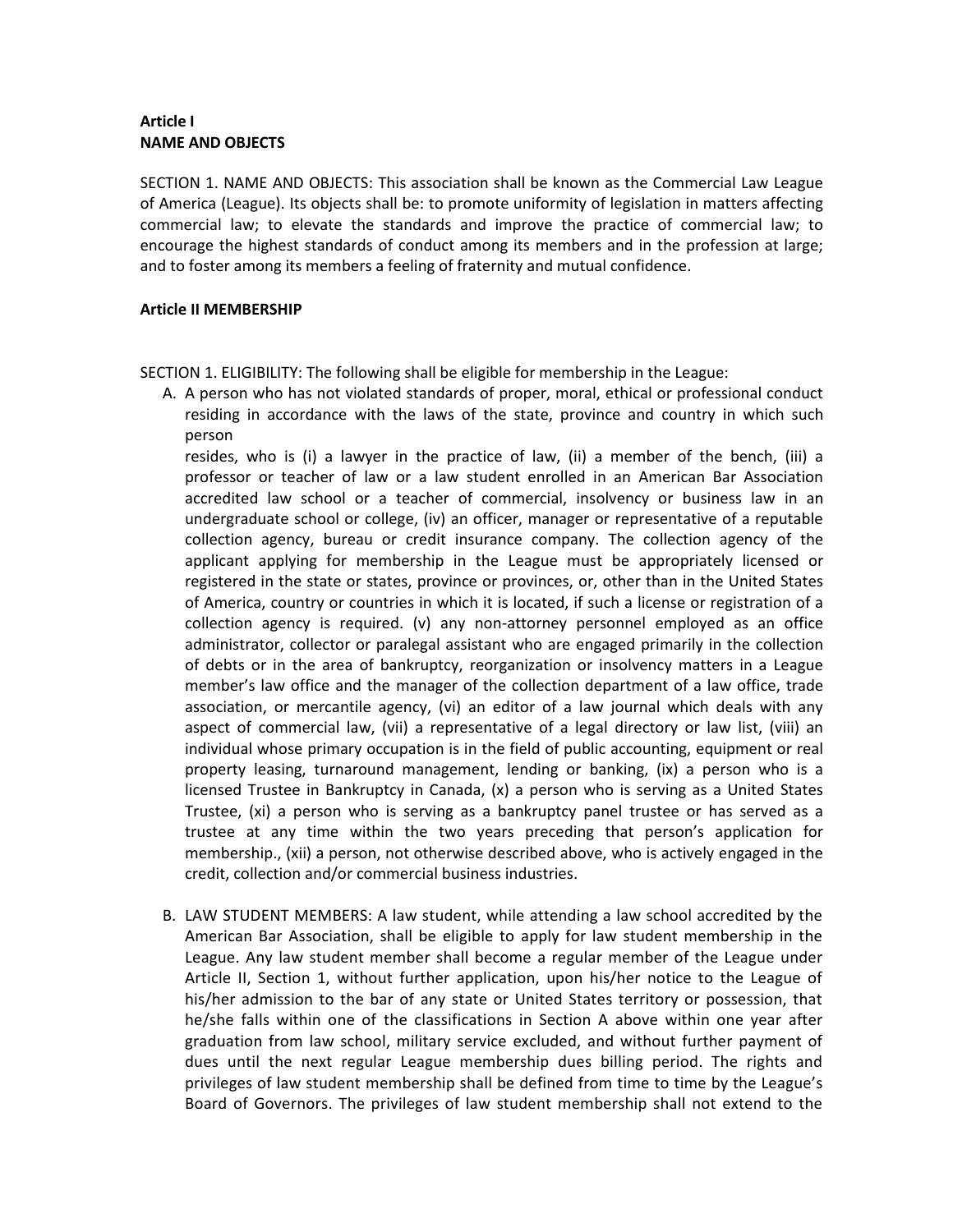right to vote in League elections or to hold elective or appointive office, except within the Law Student Division or as may otherwise be permitted by other Constitution provisions.

C. TERMINATION OF MEMBERSHIP: Any member who shall cease to possess the qualifications for membership hereinbefore prescribed, may, by vote of the Board of Governors, have that membership terminated. Thirty days' notice of the contemplated action of the Board of Governors shall be given to such member and the member so proceeded against shall have an opportunity to be heard, which is more fully set forth in Article XI.

#### SECTION 2. HONORARY MEMBERSHIP

The League, at its conventions, upon the advice of the Executive Vice President and/or on the recommendation of the Board of Governors, may confer honorary membership on persons of distinction, such membership carrying with it none of the privileges of membership save the right to sit in convention and take part in debates; but by vote of the Board of Governors such honorary membership may carry with it the privileges of membership in the League.

#### SECTION 3. LIFE MEMBERSHIP

- B. WRITTEN REQUEST REQUIRED; AGE 75; MEMBER FOR 25 YEARS: Any member who has reached the age of 75 years, *who has been a member of the League for a period of 25 years, and who has retired from the full-time practice of law or fulltiome employment in the business which qualified for Membership in Art. II, Sec. I, par. A above*, may upon written request, become a life member.
- C. EXEMPT FROM PAYMENT OF DUES: Life members shall be exempt from the payment of any further dues.
- D. EXCEPTION FOR CURRENT LIFE MEMBERS: Current life members who do not meet these requirements will be entitled to retain their life member status.

#### SECTION 4. APPLICATION FOR MEMBERSHIP

- A. FORMAT: Every application for membership shall be in writing and signed by the applicant, as well as any other information required by the Board of Governors. The application shall set forth the applicant's profession or occupation and address, upon which his/her eligibility to membership is predicated. It shall be filed with the Executive Vice President, and shall be accompanied by payment in the amount of one full year's dues, regardless of the time at which the application is filed, at the rate then applicable to the applicant's membership status. The Board of Governors may establish, at its discretion, an administrative processing fee for applications withdrawn at the request of an applicant.
- B. NOTICE IN OFFICIAL PUBLICATION: If the applicant appears from the application to be eligible for membership, notice of the application shall be given by publication in the Official Publication of the name, address, and profession or occupation of the applicant, together with the name and address of the sponsor.
- C. DISCRETIONARY REFERRAL: The Executive Vice President may of his/her own volition refer any application for membership to the Committee on Arbitration, Grievances and Objections to Membership for approval or rejection.